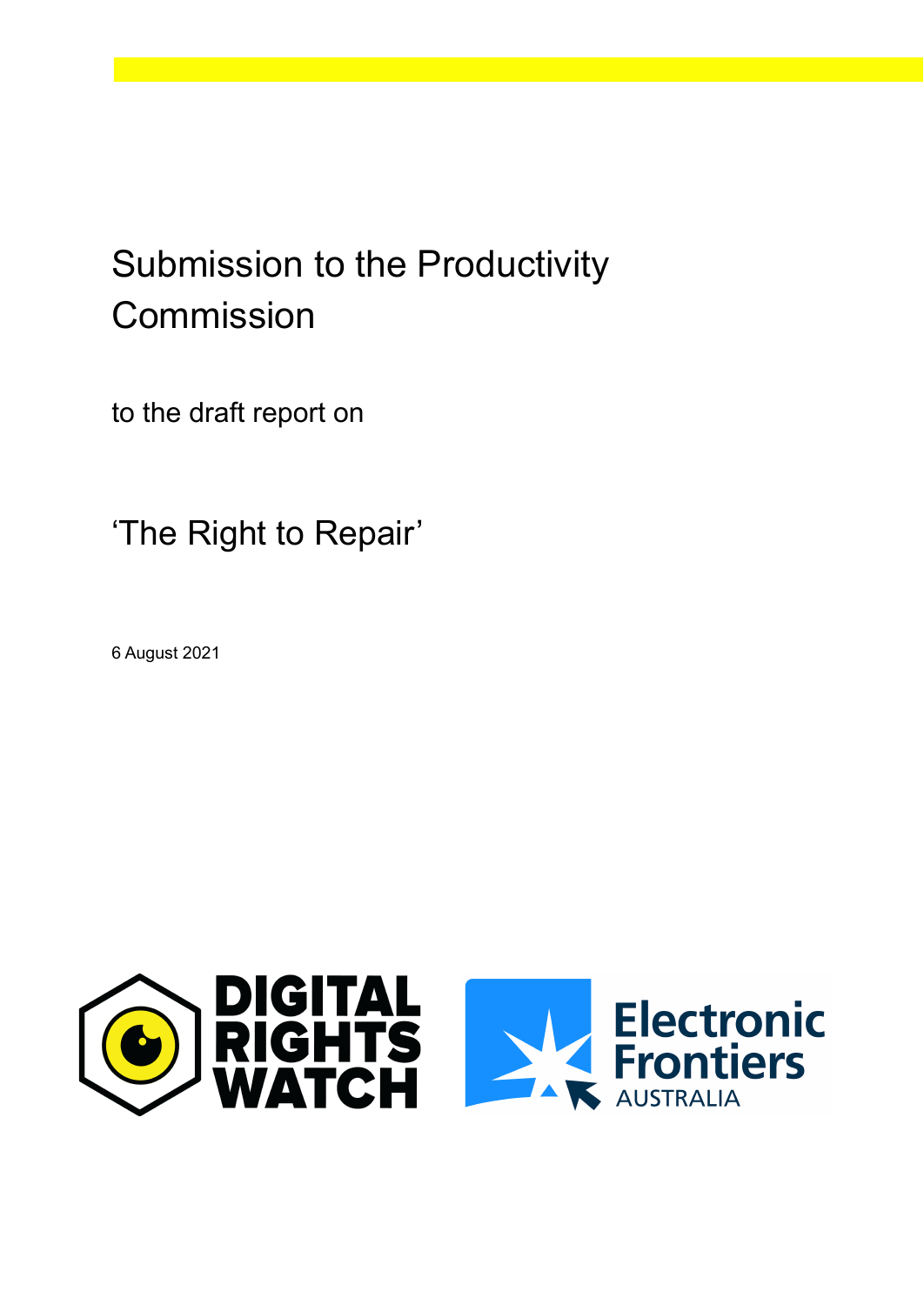## **Overview**

Digital Rights Watch (DRW) and Electronic Frontiers Australia (EFA) welcome the opportunity to submit comments to the Productivity Commission, addressing the draft report on the "Right to Repair". As organisations working on the protection of digital rights, we are increasingly concerned by the need for a robust right to repair in Australia. We view this inquiry as incredibly timely, and we are available to the Productivity Commission for any further inquiries pertaining to this submission.

We are primarily concerned with the following areas as they relate to the right to repair:

- public safety implications with particular regard to digital security vulnerabilities
- increasing challenges to access technology and the exacerbation of the "digital divide" without affordable or readily available repair options
- the exacerbation of Big Tech monopolies
- the environmental impacts of e-waste
- the overarching impact upon DIY tech culture and innovation

For reference we would also like to share the submission made by EFA on the Right to Repair Issues Paper in 2021. 1

#### Digital Rights Watch

Digital Rights Watch is a charity organisation founded in 2016 whose mission is to ensure that people in Australia are equipped, empowered and enabled to uphold their digital rights. We stand for Privacy, Democracy, Fairness & Freedom in a digital age. We believe that digital rights are human rights which see their expression online. We educate, campaign, and advocate for a digital environment where individuals have the power to maintain their human rights.<sup>2</sup>

#### Electronic Frontiers Australia

Established in 1994, EFA is a national, membership-based, not-for-profit organisation representing Internet users concerned with digital freedoms and rights. EFA is independent of government and commerce, and is funded by membership subscriptions and donations from individuals and organisations with an altruistic interest in promoting civil liberties in the digital context. EFA members and supporters come from all parts of Australia and from diverse backgrounds. Our major objectives are to protect and promote the civil liberties of users of digital communications systems (such as the Internet) and of those affected by their use and to educate the community at large about the social, political, and civil liberties issues involved in the use of digital communications systems. $3$ 

 $1$  EFA Submission to the Right to Repair Issues Paper, February 2021.

https://www.pc.gov.au/ data/assets/pdf\_file/0019/272350/sub065-repair.pdf

<sup>&</sup>lt;sup>2</sup> Learn more about DRW at [https://digitalrightswatch.org.au](https://digitalrightswatch.org.au/)

<sup>3</sup> Learn more about EFA at <https://www.efa.org.au>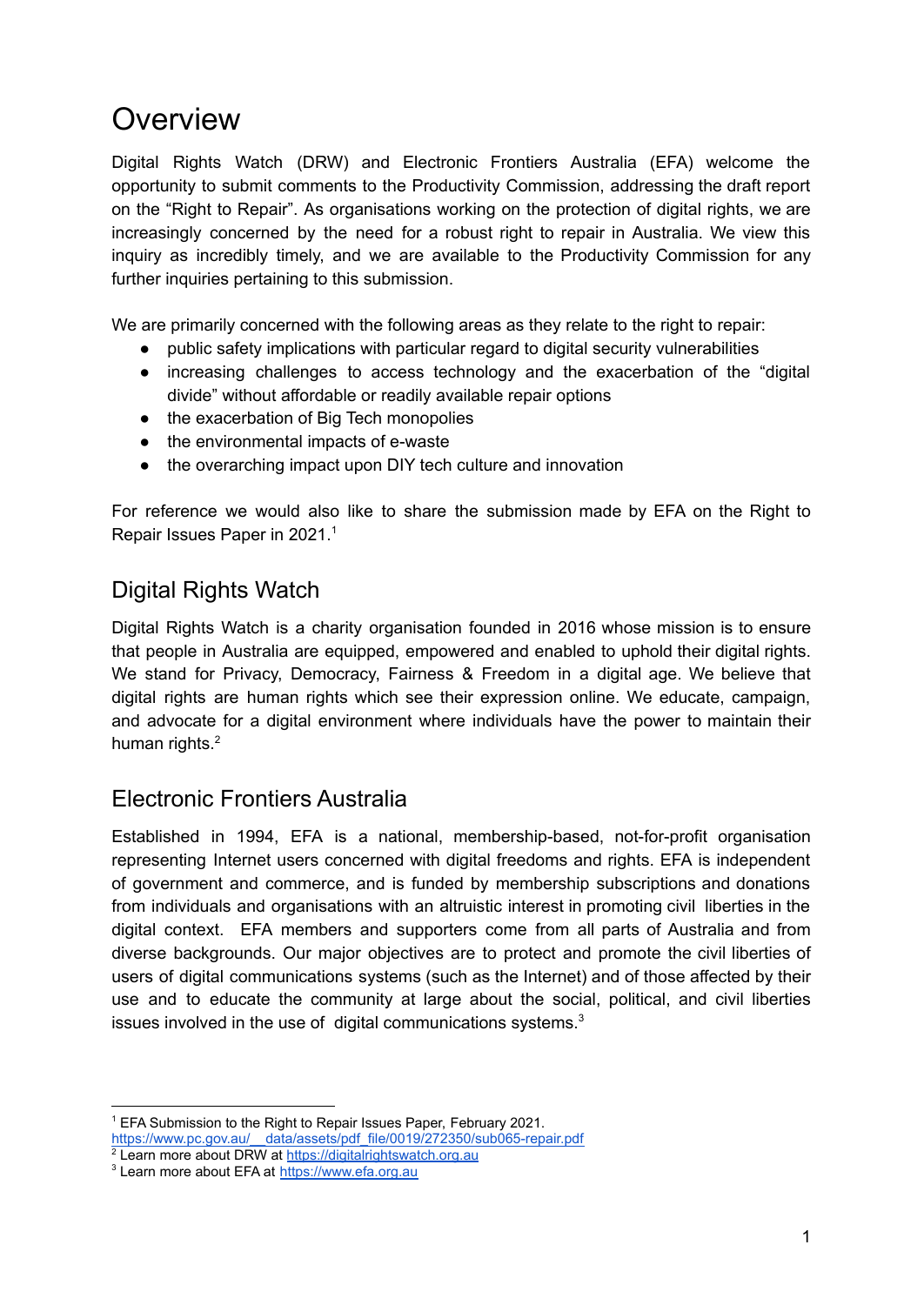#### General remarks

DRW and EFA strongly support a right to repair, and we encourage the Commission to propose legislative changes that would ensure Australians have the right to repair faulty goods, including any software they may contain.

As the digital ecosystem grows all around us, consuming cities, workplaces, our places of leisure and even governance, the potential harm caused by digital security weaknesses threatens us all. Beyond this, as Big Tech companies continue to amass immense amounts of power, allowing a continued monopoly over the repair market continues to the imbalances of market power which currently exist. The right to repair is an essential step toward mitigating these issues, as well as some of the environmental harm caused by the technology industry and its associated culture of consumerism.

Repair monopolies held by major tech companies, heavy handed Digital Rights Management (DRM) technologies, and onerous restrictions on documentation, parts and third party repair options significantly harm Australian consumers, innovation, and the planet.

Australia is currently lagging behind our international counterparts who have taken action on the right to repair. The United Kingdom has introduced right to repair rules that legally require companies to make spare parts available, and in the United States, the Federal Trade Commission has been directed by executive order to draft new regulations to give consumers more rights to repair products independently.

DRW and EFA are generally supportive of the Productivity Commission's proposed recommendations, however we wish to emphasise the need to take a holistic approach, and to ground the scheme in a rights-based framework. While we understand the need to emphasise issues surrounding competition, we are concerned that by doing so the Commission risks overlooking the importance of other factors, such as digital security, environmental sustainability, and issues related to fairness and the digital divide.

## Public Safety Implications

Insecure software running on consumer devices connected to public networks poses serious public safety concerns. Malware and viruses on one consumer's unpatched device can spread to other vulnerable devices—a weakness which can be exploited by cyber criminals to create botnets, and to infiltrate the networks, which may facilitate foriegn espionage, ransomware attacks, information theft, and more. Internet of Things (IoT) and "smart home" devices are of particular concern.

Vendors are not currently required to service and repair goods for their full useful life under the *Competition and Consumer Act 2010*, rather, only for a "reasonable" amount of time. A right to repair which includes software as well as hardware would help to ensure that vulnerable devices can be made safe by repairing the software running on those devices.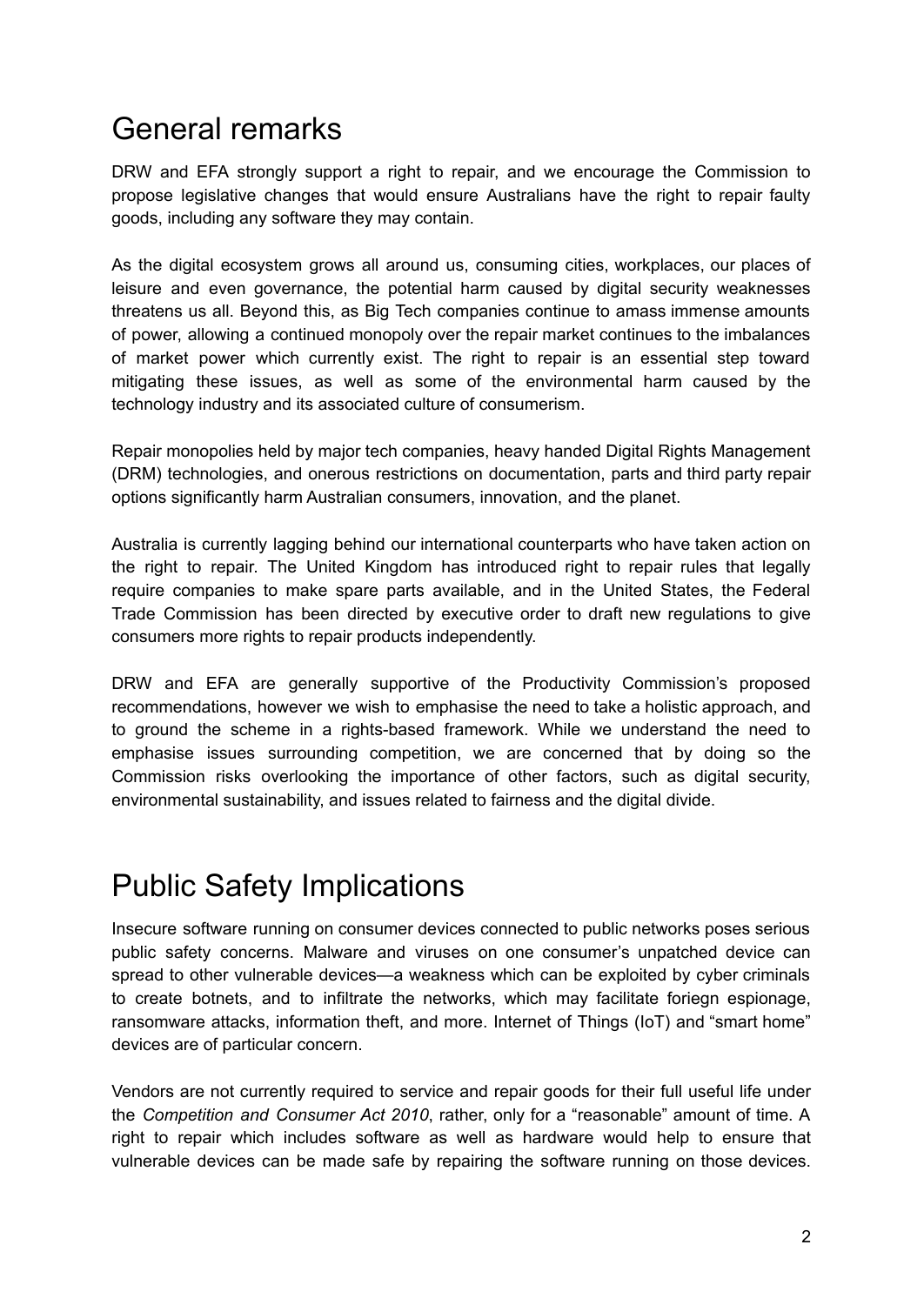This, in turn, reduces the threat to those who own and use the products, as well as others on the network they are connected to.

Beyond individual digital security concerns, the need to ensure up-to-date software is running on consumer products has community- and national-level implications. Enabling consumers to participate in good digital security practices benefits Australian communities and the country as a whole. This is impossible to achieve if consumers are unable to—or prevented from—repairing, updating or patching their devices and the software that runs on them.

The Commission notes in its draft report that "it is now commonplace for cars, fridges, and even coffee machines to have embedded software in them". As many of our everyday devices are "smart", or will be in the near future, it is not enough to only include hardware when considering a right to repair. The need to update software is essential on smart devices in order to address potential security weaknesses and the resulting public safety implications.

In many cases, the vendor for an IoT product simply goes out of business and consumers are left with a device they cannot acquire updates for, and are unable to repair.<sup>4</sup> Because the product still functions, consumers continue to use the product despite its vulnerability. The risk to public safety of the ever-increasing number of vulnerable IoT devices connected to public networks should not be underestimated.

A right to repair would ensure that vulnerable devices purchased by consumers can be made safe by repairing the software running on those devices, thereby reducing the threat to themselves and to others. This would not require the participation of the vendor, which may no longer exist, and would prevent consumers from being punished for 'jail-breaking' devices they own and sharing the code, if the software vendor is no longer supporting the device. This facilitates community-based software support and repair efforts, as well as supporting the rights of a hardware owner to install software of their choice on their devices.

We do note, however, that there is a level of concern from manufacturers regarding their ability to maintain good security hygiene should independent repairs be made more widely available. While this is indeed an issue, we do not believe it is an insurmountable one.

While there is a lot of focus on ensuring and communicating durability and repairability of hardware, we would like to see a greater focus on manufacturers' role in providing secure software in their products that prevents unauthorised deployment of malware but does not restrict the rights of consumers that purchase and own these products.This aligns with the Cyber Security Strategy 2020, in which the Australian Government made a commitment to clarify cyber security obligations for businesses, including with respect to the security of consumer devices. 5

<sup>4</sup> ['Abandoned Tech: When IoT Devices and Solutions Get](https://www.zotero.org/google-docs/?J2dsRg) Left Behind', October 2018, [https://connectedworld.com/when-iot-devices-and-solutions-get-left-behind/.](https://www.zotero.org/google-docs/?J2dsRg)

<sup>5</sup> Australia's Cyber Security Strategy 2020, Department of Home Affairs, <https://www.homeaffairs.gov.au/cyber-security-subsite/files/cyber-security-strategy-2020.pdf>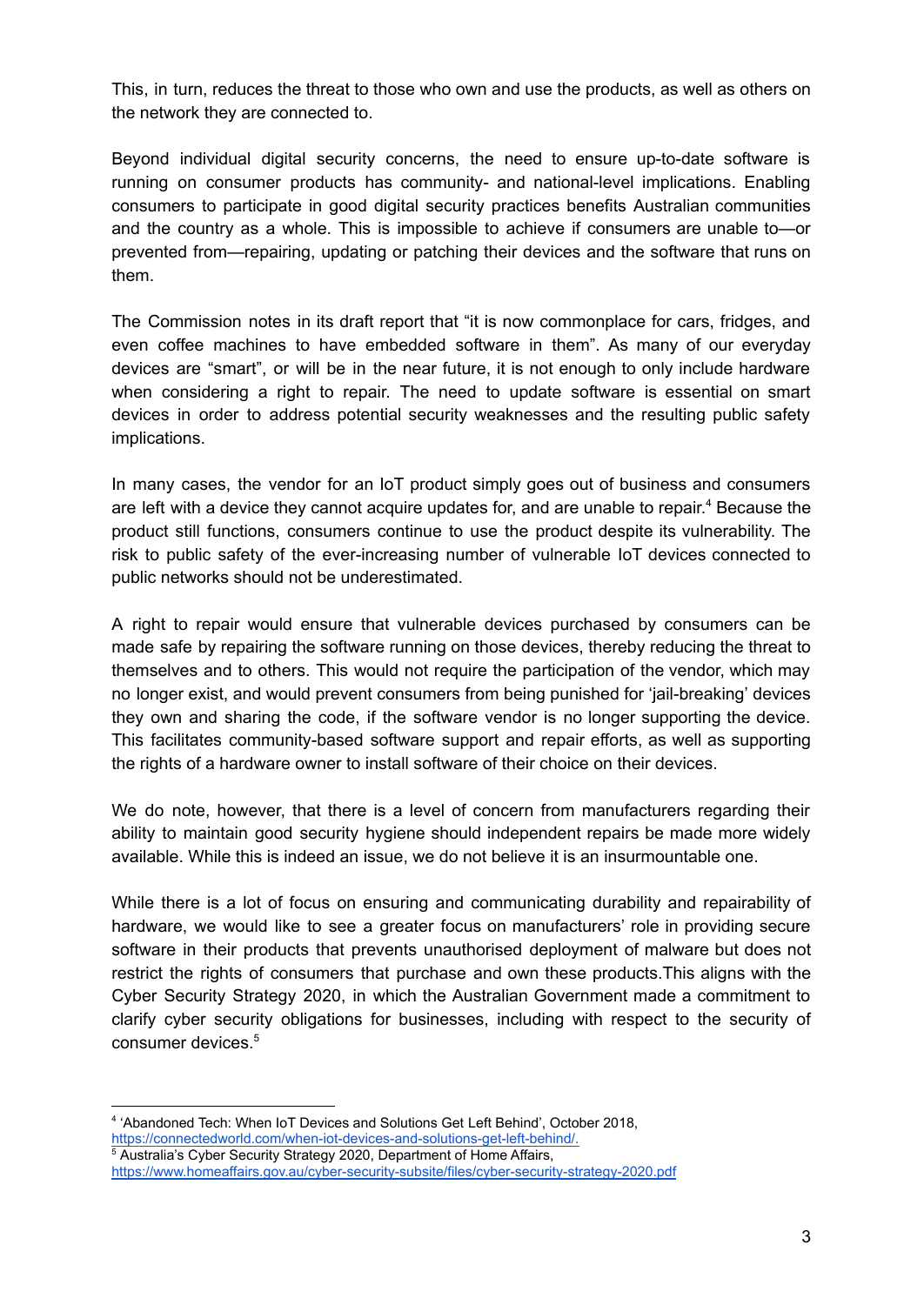We also note that the Commission has proposed that the ACCC develop durability guidelines, which the ACCC has said would be "unworkable", in favour of labelling of goods by manufacturers.<sup>6</sup> While we agree that labelling and product rating systems can indeed be useful, provided that the criteria is something that can be objectively measured, we do not wish to see labelling used as a way to avoid meaningful regulation.

The Department of Home Affairs has suggested cyber security labelling, "similar to energy efficient ratings."7 We do not support the use of cyber security ratings as so much of digital security risk is context dependent, is related to the way in which devices are *used* rather than how they are *built,* and is liable to change over time without notice, as new vulnerabilities are discovered and exploited all the time. Cyber security ratings would, quite literally, give individuals and organisations a false sense of security. We would prefer to see cyber security *standards*, as suggested by the Department of Home Affairs, instead. 8

# The Digital Divide

The Australian Digital Inclusion Index (ADII) 2020 report emphasises that the digital divide remains apparent in Australia, with those in lower income households at a particular disadvantage with regard to digital inclusion.<sup>9</sup> We believe that a lack of a right to repair has the potential to further exacerbate the digital divide.

The ADII, as well as other major government reports such as Australia's Tech Future<sup>10</sup> emphasise the importance of digital inclusion for the future of Australia's economy, yet, they lack any reference or consideration of the impact of a lack of ability to repair technology devices.

The ADII measures three key dimensions of digital inclusion: access, affordability and ability. Access (to internet technology such as computers and mobile phones) and affordability are of particular interest with regard to the right to repair. Notably, in 2020, those in low-income households (less than 35,000 per annum) had a digital inclusion score of 30 points less than those in high-income households (higher than  $150,000$  per annum).<sup>11</sup> This gap is not showing signs of closing, as it has remained generally unchanged since 2014. Digital inclusion is also much higher in capital cities rather than rural areas.

The Commission has explored in its draft report how accessing official repairs for consumer products such as smartphones and laptops can be a particularly costly endeavor. It can also

<sup>8</sup> Department of Home Affairs submission to the Productivity Commission on the Draft Report on the Right to <sup>7</sup> Department of Home Affairs submission to the Productivity Commission on the Draft Report on the Right to Repair, July 2021, https://www.pc.gov.au/ data/assets/pdf\_file/0004/279337/subdr213-repair.pdf

<sup>9</sup> 'Measuring Australia's Digital Divide: The Australian Digital Inclusion Index 2020', Repair, July 2021, https://www.pc.gov.au/ data/assets/pdf\_file/0004/279337/subdr213-repair.pdf

<sup>10</sup> 'Australia's Tech Future', Department of Industry, 2018 [https://digitalinclusionindex.org.au/wp-content/uploads/2020/10/TLS\\_ADII\\_Report-2020\\_WebU.pdf](https://digitalinclusionindex.org.au/wp-content/uploads/2020/10/TLS_ADII_Report-2020_WebU.pdf)

<sup>11</sup> 'Measuring Australia's Digital Divide: The Australian Digital Inclusion Index 2020', [https://digitalinclusionindex.org.au/wp-content/uploads/2020/10/TLS\\_ADII\\_Report-2020\\_WebU.pdf](https://digitalinclusionindex.org.au/wp-content/uploads/2020/10/TLS_ADII_Report-2020_WebU.pdf) <https://www.industry.gov.au/sites/default/files/2018-12/australias-tech-future.pdf>

<sup>&</sup>lt;sup>6</sup> ACCC submission to the Productivity Commission on the Draft Report on the Right to Repair, July 2021, https://www.pc.gov.au/ data/assets/pdf\_file/0009/279342/subdr214-repair.pdf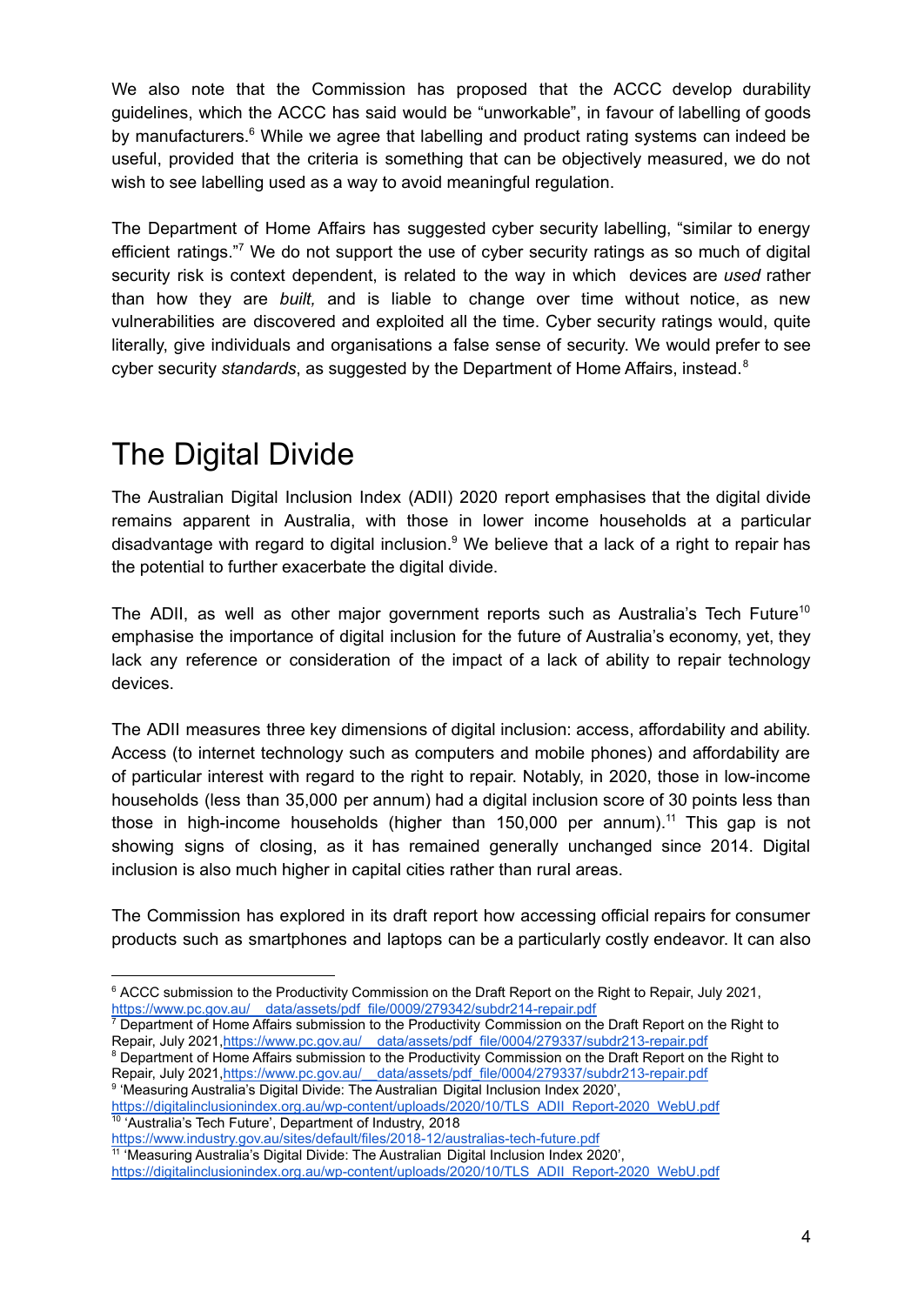be immensely time consuming and inconvenient—especially to those who live in rural areas and face unreasonable travel time to access official repairs.

While those with a higher income may not think twice about opting to 'just get a new one', those on lower incomes do not have the same luxury. For families who share devices, or those who do not readily have access to a 'backup', the need to repair a device can result in significant inconvenience, including possible loss of income. Although local, independent repair options may offer a more affordable price point and faster turnaround time, concerns around warranty void terms—in which consumers are required to use authorised repair services or parts from a particular company to keep their warranty coverage—may force consumers to make unreasonable decisions.

We need to encourage and incentivise companies to build long lasting, high quality products, but we *also* need a right to repair to encourage a robust secondary market of repairable products. Making durable, high-quality products in the first place is important, yet many consumers may not be able to afford such products when they are brand new. A strong secondary market is essential in order for technology to be accessible to people across the socio-economic spectrum.

#### Big Tech Monopolies

Big Tech companies including Apple, Google, Amazon and Microsoft already have immense power in the technology industry due to their huge market share. As concluded by the US House Judiciary Subcommittee on Antitrust, these companies have amassed such power that they are able to act as monopolies, hurting innovation and impeding competition.<sup>12</sup> A comprehensive report released by the US Federal Trade Commission, "Nixing the Fix", shows that there are clear barriers that prevent people from performing their own repairs or seeking out independent repairs, often caused by the manufacturers themselves. This includes physical restrictions; limiting the availability of parts, repair manuals, and diagnostic software and tools; and designs that make independent repairs less safe.<sup>13</sup> Such practices further entrench the power and market share that these companies are accumulating.

The Commission noted in its draft report that "manufacturers are typically the main and sometimes the only providers of repairs for their products. This has contributed to widespread concerns that some manufacturers are using their dominant position in repair markets to restrict the competition". Given that many of these companies have sought to dominate the market and impinge upon competition, often by absorbing any possible competitor, it is not a stretch to consider they would seek to do so in the repair market. For example, Apple has bullied small independent repair shops, causing their owners to spend

<sup>&</sup>lt;sup>12</sup> Investigation of Competition in Digital Markets, Subcommittee on Antitrust, Commercial and Administrative Law of the Committee on the Judiciary, United States 2020,

<sup>&</sup>lt;sup>13</sup> 'Nixing the Fix: An FTC Report to Congress on Repair Restrictions', Federal Trade Commission, May 2021, [https://www.ftc.gov/system/files/documents/reports/nixing-fix-ftc-report-congress-repair-restrictions/nixing\\_the\\_fix](https://www.ftc.gov/system/files/documents/reports/nixing-fix-ftc-report-congress-repair-restrictions/nixing_the_fix_report_final_5521_630pm-508_002.pdf) [\\_report\\_final\\_5521\\_630pm-508\\_002.pdf](https://www.ftc.gov/system/files/documents/reports/nixing-fix-ftc-report-congress-repair-restrictions/nixing_the_fix_report_final_5521_630pm-508_002.pdf) [https://judiciary.house.gov/uploadedfiles/competition\\_in\\_digital\\_markets.pdf?utm\\_campaign=4493-519](https://judiciary.house.gov/uploadedfiles/competition_in_digital_markets.pdf?utm_campaign=4493-519)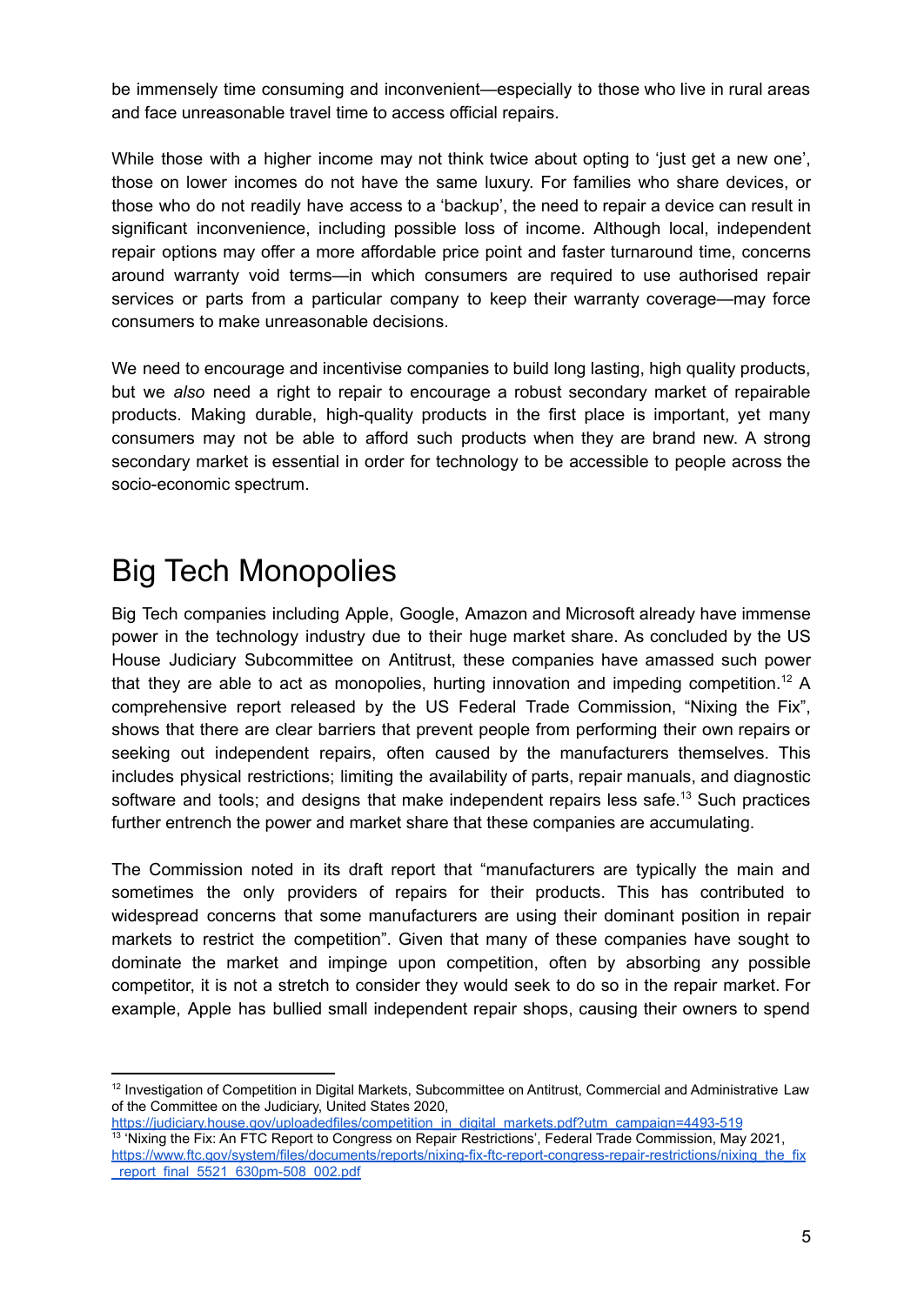exorbitant amounts in legal fees and restricting the service they can provide to their local communities. 14

The Australian Government has clearly expressed a desire to increase the regulation of Big Tech. We recommend that the right to repair be seen as one way to address market power imbalances that currently exist.

As highlighted in EFA's previous submission<sup>15</sup>, a right to repair would enable consumers to make use of an inbuilt market mechanism to counter attempts at abuse of market power. This counterbalance to market power would act as a kind of automatic stabiliser without the need to involve market regulators to intervene if a market failure occurred. We believe this is particularly important for technology products as the majority of such products are not manufactured in Australia.

#### Environmental Impact

We are deeply concerned about the environmental impact of electronic waste (e-waste), fueled by higher consumption rates, shorter product lifespans, and limited repair options. Notably, the Global E-Waste Monitor 2020 reported that e-waste has increased by 21% from 2014-19, and is predicted to double the 2014 figure by 2030.<sup>16</sup> Their research also shows that Australia generated 21.7kg of e-waste per capita (2019), which places Australia in the top 5 generators of e-waste, globally.

We note that Australia has taken some steps to improve recycling of technology products, including the National Television and Computer Recycling Scheme and some states banning the placement of e-waste in landfill. We also note that various states have made efforts to educate the public about the environmental impact of this waste. Sustainability Victoria runs a campaign to encourage people to understand the damage caused by e-waste, and resources to assist people in recycling their technology products. $17$ 

While these measures are a start, recycling products is only one part of the problem. Implementing a robust right to repair in Australia would be an important complementary step to minimise the environmental harm caused by e-waste. Enabling people to repair and upcycle the technology they use will reduce the amount of e-waste to be recycled by third parties, or ending up in landfill. Enshrining a strong right to repair will also play an important role in contributing to a shift away from "throwaway culture", to a new circular vision for electronics - as proposed by the World Economic Forum.<sup>18</sup>

- $\frac{15}{15}$  EFA Submission to the Right to Repair Issues Paper, February 2021.
- <sup>16</sup> Global E-Waste Monitor Report, 2020, <http://ewastemonitor.info/> https://www.pc.gov.au/ data/assets/pdf\_file/0019/272350/sub065-repair.pdf

<sup>&</sup>lt;sup>14</sup> 'Apple is still trying to sue the owner of an independent repair shop,' Vice, 2019 [https://www.vice.com/en/article/9kxzpy/apple-is-still-trying-to-sue-the-owner-of-an-independent-iphone-repair-sho](https://www.vice.com/en/article/9kxzpy/apple-is-still-trying-to-sue-the-owner-of-an-independent-iphone-repair-shop-louis-rossmann-henrik-huseby)

[p-louis-rossmann-henrik-huseby](https://www.vice.com/en/article/9kxzpy/apple-is-still-trying-to-sue-the-owner-of-an-independent-iphone-repair-shop-louis-rossmann-henrik-huseby)

<sup>17</sup> Dispose of e-waste, Sustainability Victoria, June 2021, <https://www.sustainability.vic.gov.au/e-waste>

<sup>&</sup>lt;sup>18</sup> 'A new circular vision for electronics,' World Economic Forum, January 2019, page 16, [http://www3.weforum.org/docs/WEF\\_A\\_New\\_Circular\\_Vision\\_for\\_Electronics.pdf](http://www3.weforum.org/docs/WEF_A_New_Circular_Vision_for_Electronics.pdf)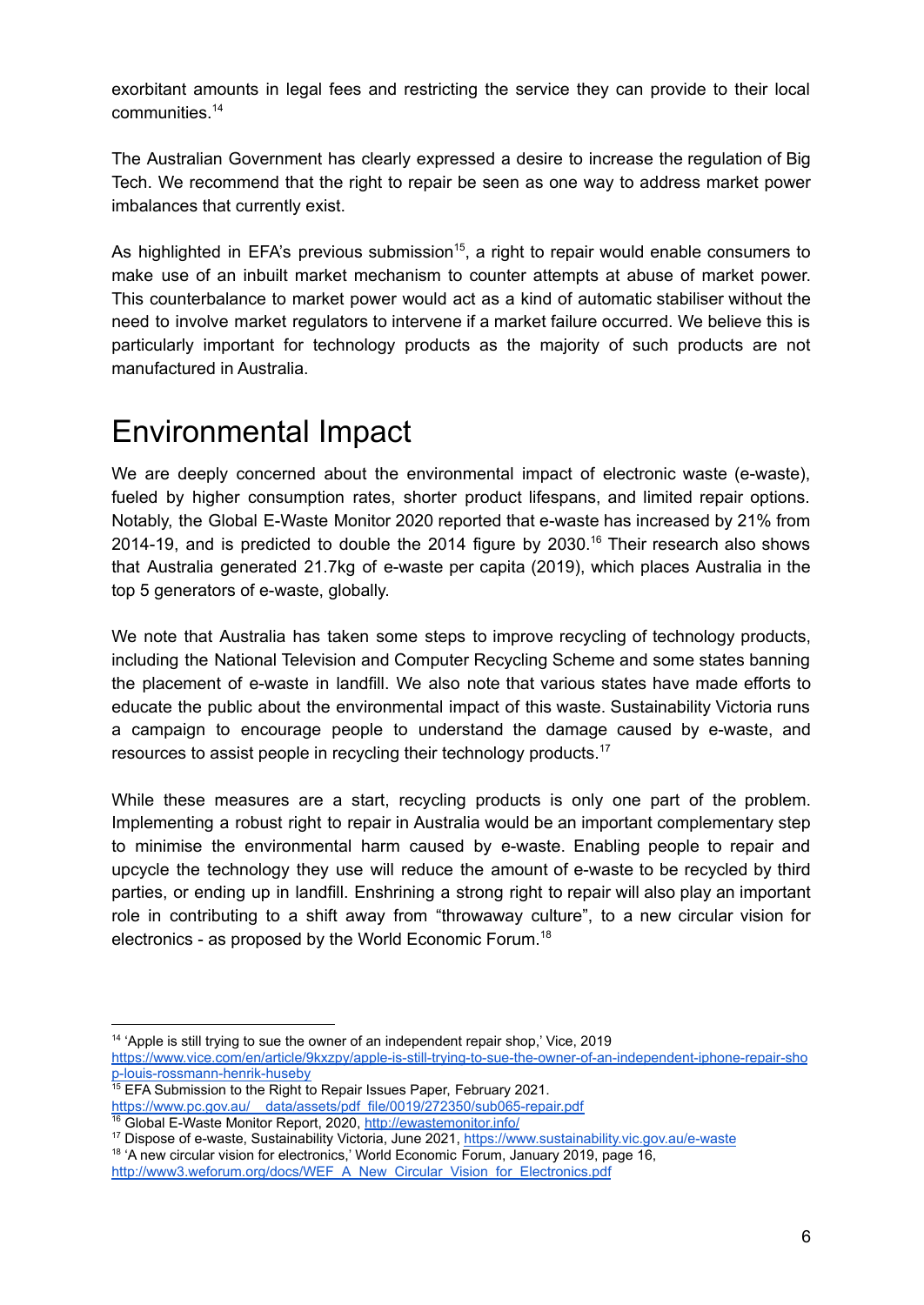We are also concerned about "planned obsolescence", whereby technology products are designed with an intentionally short life, or have regular product updates, to compel consumers to buy new products rather than fixing the ones they already have. While there are indeed some factors that may contribute to high product turnover such as fashion, trends or improved function - especially with regard to personal technology products such as smartphones, tablets, laptops, and "smart home" devices - people should nonetheless have the *option* to repair and continue to use their devices they already own. Unreasonable cost or difficulty of access to maintenance and repair; products designed not to last, including via software which reduces a product's performance over time; as well as outright prevention of independent repairs by manufacturers create unacceptable barriers preventing people from being able to continue to use their products, even when they want to.

The "serialisation" of components within certain products, notably Apple iPhones, is an example of manufacturers actively preventing independent repair of their products.<sup>19</sup> Serialisation prevents the replacement of hardware even with identical parts made by the same manufacturer, by inhibiting functionality of that part unless the serial number of that component matches that which it originally was bought with.

It is inevitable that premature replacements of technological products will continue to occur at some degree, due to consumers choosing to purchase new items. Yet we believe it is important to address negative externalities created by manufacturers that actively promote a "disposable technology" culture. The development of a right to repair may play a role in discouraging technology companies from such practices, and motivate them to pursue other, more environmentally sustainable revenue models. The right to repair will also be essential in order to create a culture shift away from wasteful consumer habits. We cannot expect consumers to take part in a circular economy if the mechanisms and incentives are not in place for them to do so, or if the incentives are actively antithetical to a circular economy.

#### Innovation and DIY Culture

The ability to be able to take apart, tinker with, and learn about the technology we use everyday is a fundamental component of technological innovation. Many scientists and innovators begin their careers by engaging with DIY tech culture and interrogating not only how the machines we use in our everyday lives are built, but also how they can be improved and adapted for new use cases. For Australia to foster a culture of technological innovation, it is imperative to preserve the ability to repair and alter devices.

By monopolising repairs, technology manufacturers are creating additional barriers to careers and hobbies in technology, and in turn, the technological innovation that will drive Australia's future economic growth in an increasingly tech-dominated world. The Australian

<sup>&</sup>lt;sup>19</sup> As reported by The Guardian in 'Tech giants to make Australia's phone repairers extinct, right-to-repair inquiry hears,' March 2021,

[https://www.theguardian.com/australia-news/2021/mar/10/tech-giants-to-make-australias-phone-repairers-extinct](https://www.theguardian.com/australia-news/2021/mar/10/tech-giants-to-make-australias-phone-repairers-extinct-right-to-repair-inquiry-hears)[right-to-repair-inquiry-hears](https://www.theguardian.com/australia-news/2021/mar/10/tech-giants-to-make-australias-phone-repairers-extinct-right-to-repair-inquiry-hears) and, 'Right to repair: it should be easier for Australians to get phones and devices fixed, review says', June 2021,

[https://www.theguardian.com/australia-news/2021/jun/11/right-to-repair-it-should-be-easier-for-australians-to-get](https://www.theguardian.com/australia-news/2021/jun/11/right-to-repair-it-should-be-easier-for-australians-to-get-phones-and-devices-fixed-review-says)[phones-and-devices-fixed-review-says](https://www.theguardian.com/australia-news/2021/jun/11/right-to-repair-it-should-be-easier-for-australians-to-get-phones-and-devices-fixed-review-says)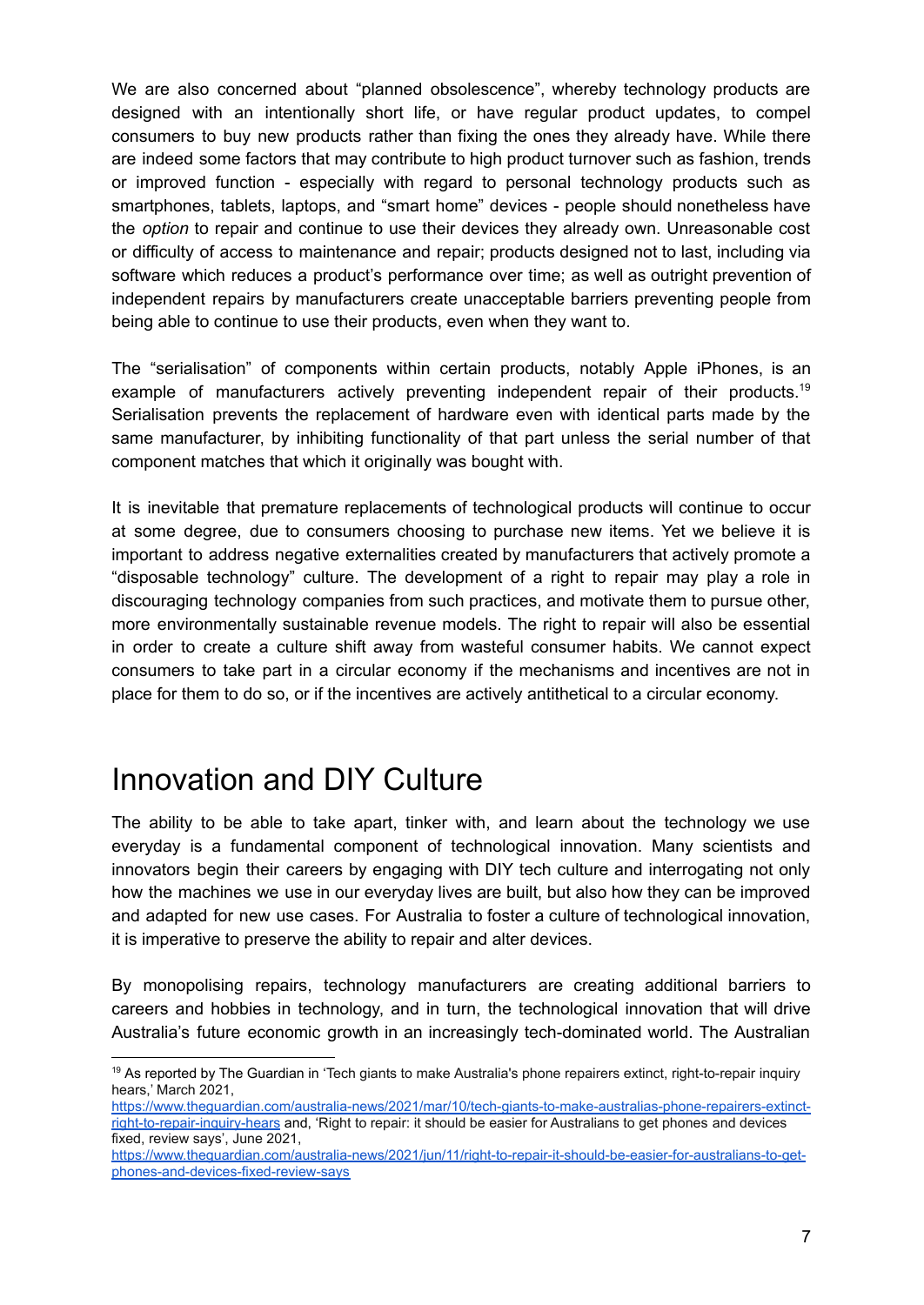government recognises the need to invest in digital skills, as shown by the commitment to a Digital Economy Strategy.<sup>20</sup> Digital skills and hardware skills are fundamentally intertwined, and the ability to take apart and fix hardware, as well as inspect its code, is a critical part of developing these skills necessary to build a future-proof economy. Proprietary machinery that deliberately obfuscates its components to ensure it cannot be repaired by third parties further abstracts the relationship between humans and the tools we use, which makes this educational journey much more difficult.

# **Conclusion**

A right to repair is an essential component to the multifaceted challenge of ensuring good digital security for individuals, communities and Australia as a whole. It can also play an important role in mitigating the impacts of the digital divide and making technology products more readily accessible and affordable, foster technological innovation, as well combat the growing power of Big Tech companies in order to create better competition in the technology industry, and a viable secondary market.

While Australian consumer law is reasonably comprehensive, it needs to be clearer and easier to use. We also note that safeguards need to be in place to prevent the right to repair being used as a mechanism to avoid offering or otherwise making it difficult for consumers to be able to obtain a refund or a replacement for products where reasonable.

#### **Our recommendations are as follows:**

- Software should be included under consumer guarantees to ensure consumer devices are up to date, workable, secure and that consumer data is less likely to be vulnerable to interception or theft.
- Software should be repairable by consumers if or when the manufacturers are no longer willing to provide updates, repairs, or maintenance for the software included in their products.
- The development of a robust secondary market for repairable technological products should consider both the benefits of increased competition to counter abuses of market power from major manufacturers, *as well as* a mechanism to reduce Australia's digital divide, including accessibility and affordability.
- We support the inclusion of a prohibition on "warranty void" terms, including "do not open" stickers/warranty seals. These terms are misleading to consumers and create an unreasonable barrier to access repairs. Clear and simple warranty language should be a requirement so that people are able to understand what they can and cannot do with their technology products.
- The geographical challenges of Australia need to be considered, especially with regard to local skills and expertise, and the availability of spare parts. Parts which may be available in the US or the EU can be difficult to obtain in Australia, which can act as a barrier, even where access to independent repair options are made available. It is essential that Australia has the knowledge, capacity and material to repair and innovate, especially when global supply chains are disrupted, or skills cannot be brought in from overseas, as highlighted by the Covid-19 pandemic.

<sup>20</sup> Australia's Digital Economy Strategy, Prime Minister and Cabinet, 2021, <https://digitaleconomy.pmc.gov.au/>